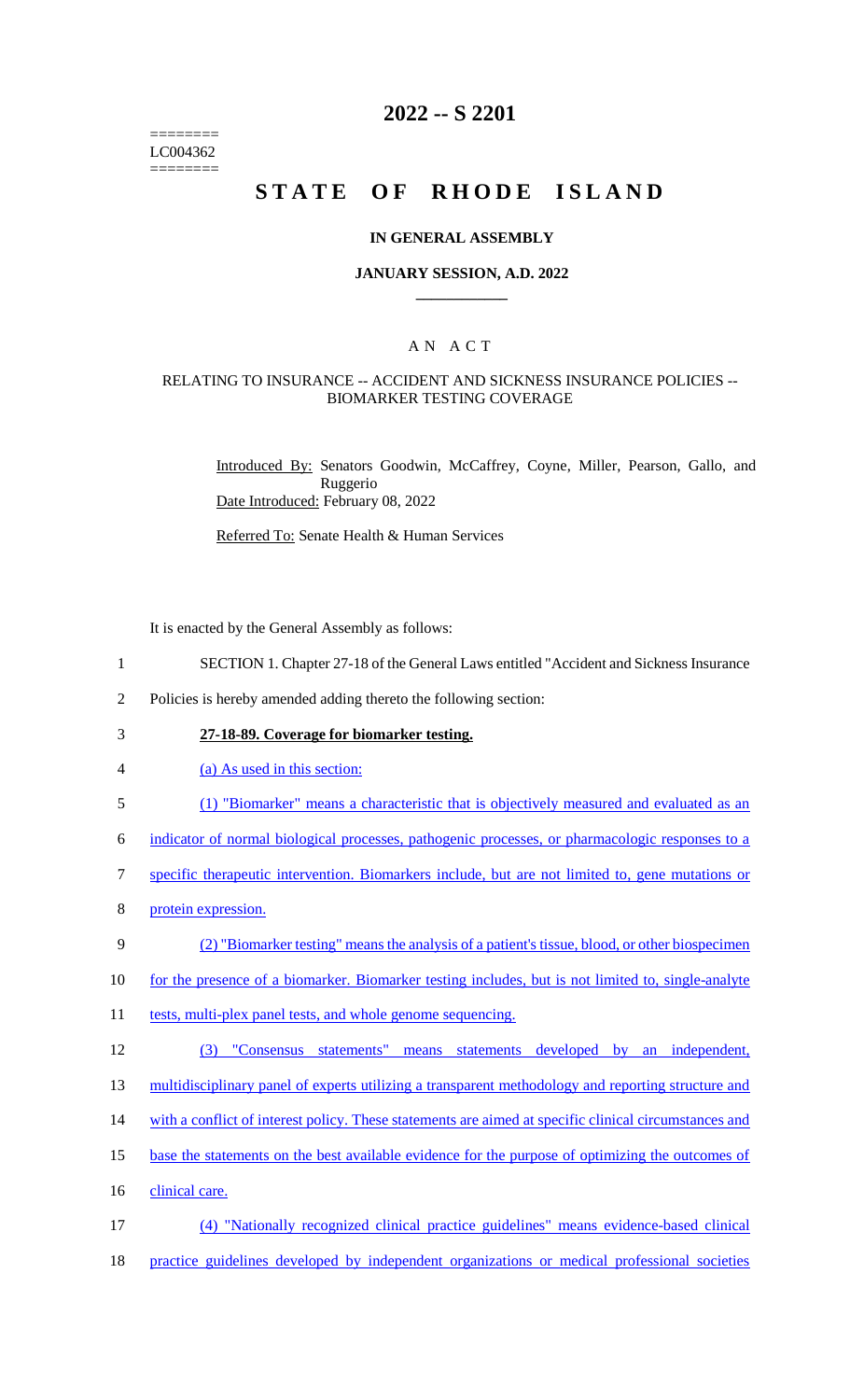1 utilizing a transparent methodology and reporting structure and with a conflict of interest policy. Clinical practice guidelines establish standards of care informed by a systematic review of evidence and an assessment of the benefits and costs of alternative care options and include recommendations intended to optimize patient care. (b) Every individual or group health insurance contract, or every individual or group hospital or medical expense insurance policy, plan, or group policy delivered, issued for delivery, or renewed in this state on or after January 1, 2023, shall provide coverage for the services of biomarker testing in accordance with each health insurer's respective principles and mechanisms of reimbursement, credentialing, and contracting. Biomarker testing must be covered for the purposes of diagnosis, treatment, appropriate management, or ongoing monitoring of an enrollee's 11 disease or condition when the test is supported by medical and scientific evidence, including, but not limited to: (1) Labeled indications for an FDA-approved or -cleared test or indicated tests for an FDA-14 approved drug; (2) Centers for Medicare and Medicaid Services ("CMS") National Coverage 16 Determinations or Medicare Administrative Contractor ("MAC") Local Coverage Determinations;  $17 \quad or$  (3) Nationally recognized clinical practice guidelines and consensus statements. (c) Coverage as defined in subsection (b) of this section shall be provided in a manner that 20 limits disruptions in care including the need for multiple biopsies or biospecimen samples. (d) The patient and prescribing practitioner shall have access to clear, readily accessible, 22 and convenient processes to request an exception to a coverage policy of a health insurer, nonprofit health service plan, and health maintenance organization. The process shall be made readily accessible on the health insurers', nonprofit health service plans', or health maintenance organizations' website. SECTION 2. Chapter 27-19 of the General Laws entitled "Nonprofit Hospital Service Corporations" is hereby amended by adding thereto the following section: **27-19-81. Coverage for biomarker testing.** 29 (a) As used in this section: (1) "Biomarker" means a characteristic that is objectively measured and evaluated as an 31 indicator of normal biological processes, pathogenic processes, or pharmacologic responses to a specific therapeutic intervention. Biomarkers include but are not limited to gene mutations or protein expression. (2) "Biomarker testing" is the analysis of a patient's tissue, blood, or other biospecimen for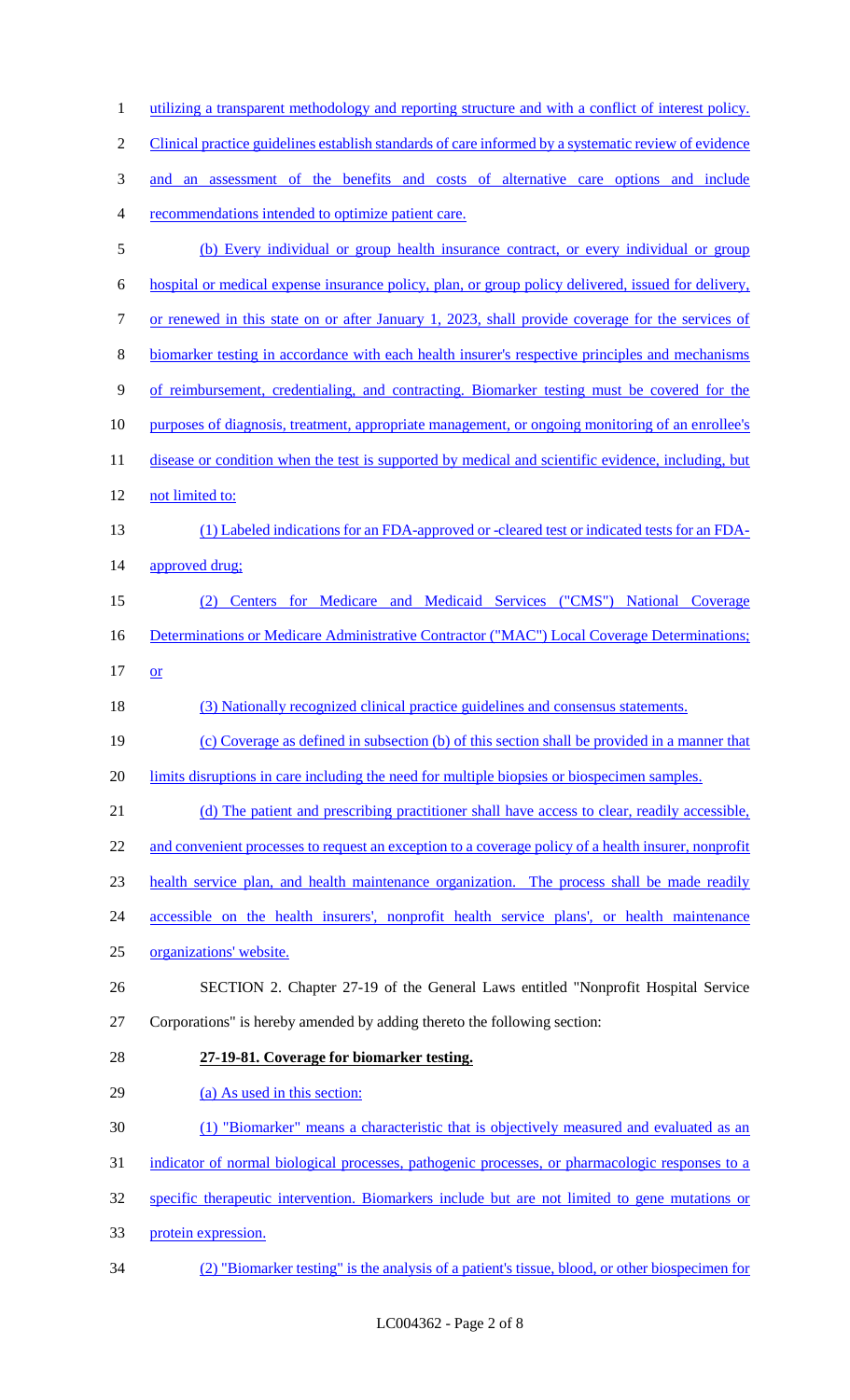1 the presence of a biomarker. Biomarker testing includes but is not limited to single-analyte tests,

2 multi-plex panel tests, and whole genome sequencing.

3 (3) "Consensus statements" as used here are statements developed by an independent, 4 multidisciplinary panel of experts utilizing a transparent methodology and reporting structure and 5 with a conflict of interest policy. These statements are aimed at specific clinical circumstances and 6 base the statements on the best available evidence for the purpose of optimizing the outcomes of 7 clinical care. 8 (4) "Nationally recognized clinical practice guidelines" as used here are evidence-based 9 clinical practice guidelines developed by independent organizations or medical professional 10 societies utilizing a transparent methodology and reporting structure and with a conflict of interest 11 policy. Clinical practice guidelines establish standards of care informed by a systematic review of 12 evidence and an assessment of the benefits and costs of alternative care options and include 13 recommendations intended to optimize patient care. 14 (b) Every individual or group health insurance contract, or every individual or group 15 hospital or medical expense insurance policy, plan, or group policy delivered, issued for delivery, 16 or renewed in this state on or after January 1, 2023, shall provide coverage for the services of 17 biomarker testing in accordance with each health insurer's respective principles and mechanisms 18 of reimbursement, credentialing, and contracting. Biomarker testing must be covered for the 19 purposes of diagnosis, treatment, appropriate management, or ongoing monitoring of an enrollee's 20 disease or condition when the test is supported by medical and scientific evidence, including, but 21 not limited to: 22 (1) Labeled indications for an FDA-approved or -cleared test or indicated tests for an FDA-23 approved drug; 24 (2) Centers for Medicare and Medicaid Services ("CMS") National Coverage 25 Determinations or Medicare Administrative Contractor ("MAC") Local Coverage Determinations; 26 or 27 (3) Nationally recognized clinical practice guidelines and consensus statements. 28 (c) Coverage as defined in subsection (b) is provided in a manner that limits disruptions in 29 care including the need for multiple biopsies or biospecimen samples. 30 (d) The patient and prescribing practitioner shall have access to clear, readily accessible, 31 and convenient processes to request an exception to a coverage policy of a health insurer, nonprofit 32 health service plan, and health maintenance organization. The process shall be made readily 33 accessible on the health insurers', nonprofit health service plans', or health maintenance 34 organizations' website.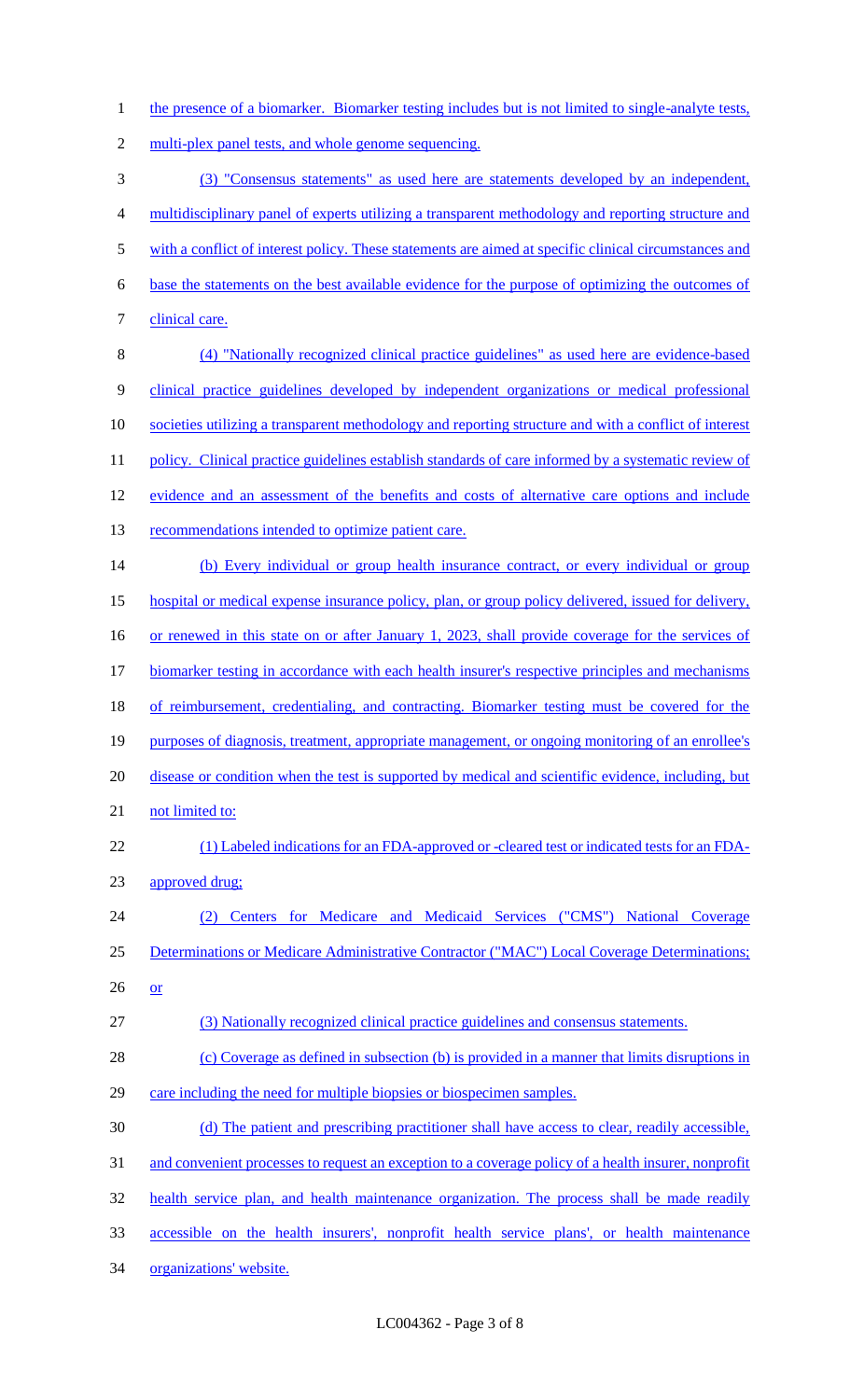SECTION 3. Chapter 27-20 of the General Laws entitled "Nonprofit Medical Service Corporations" is hereby amended by adding thereto the following section: **27-20-77. Coverage for biomarker testing.** (a) As used in this section: (1) "Biomarker" means a characteristic that is objectively measured and evaluated as an indicator of normal biological processes, pathogenic processes, or pharmacologic responses to a specific therapeutic intervention. Biomarkers include, but are not limited to, gene mutations or protein expression. (2) "Biomarker testing" is the analysis of a patient's tissue, blood, or other biospecimen for 10 the presence of a biomarker. Biomarker testing includes, but is not limited to, single-analyte tests, 11 multi-plex panel tests, and whole genome sequencing. (3) "Consensus statements" as used here are statements developed by an independent, 13 multidisciplinary panel of experts utilizing a transparent methodology and reporting structure and 14 with a conflict of interest policy. These statements are aimed at specific clinical circumstances and base the statements on the best available evidence for the purpose of optimizing the outcomes of 16 clinical care. (4) "Nationally recognized clinical practice guidelines" as used here are evidence-based clinical practice guidelines developed by independent organizations or medical professional societies utilizing a transparent methodology and reporting structure and with a conflict of interest policy. Clinical practice guidelines establish standards of care informed by a systematic review of evidence and an assessment of the benefits and costs of alternative care options and include 22 recommendations intended to optimize patient care. (b) Every individual or group health insurance contract, or every individual or group 24 hospital or medical expense insurance policy, plan, or group policy delivered, issued for delivery, or renewed in this state on or after January 1, 2023, shall provide coverage for the services of 26 biomarker testing in accordance with each health insurer's respective principles and mechanisms of reimbursement, credentialing, and contracting. Biomarker testing must be covered for the 28 purposes of diagnosis, treatment, appropriate management, or ongoing monitoring of an enrollee's 29 disease or condition when the test is supported by medical and scientific evidence, including, but not limited to: (1) Labeled indications for an FDA-approved or -cleared test or indicated tests for an FDA- approved drug; (2) Centers for Medicare and Medicaid Services ("CMS") National Coverage 34 Determinations or Medicare Administrative Contractor ("MAC") Local Coverage Determinations;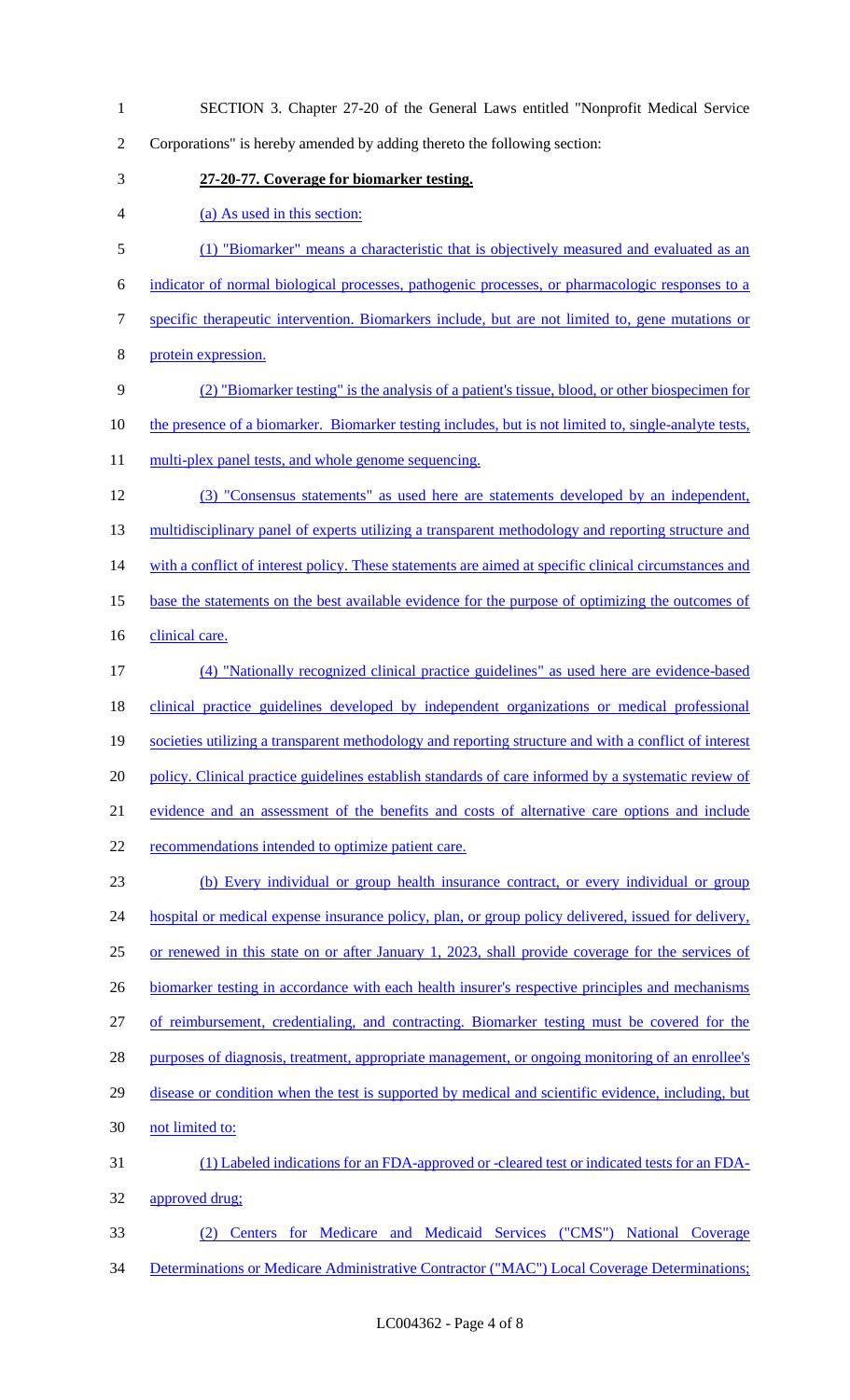$1 \quad \text{or}$ 

| $\overline{2}$   | (3) Nationally recognized clinical practice guidelines and consensus statements.                      |
|------------------|-------------------------------------------------------------------------------------------------------|
| 3                | (c) Coverage as defined in subsection (b) is provided in a manner that limits disruptions in          |
| $\overline{4}$   | care including the need for multiple biopsies or biospecimen samples.                                 |
| $\mathfrak{S}$   | (d) The patient and prescribing practitioner shall have access to clear, readily accessible,          |
| 6                | and convenient processes to request an exception to a coverage policy of a health insurer, nonprofit  |
| $\boldsymbol{7}$ | health service plan, and health maintenance organization. The process shall be made readily           |
| $8\,$            | accessible on the health insurers', nonprofit health service plans', or health maintenance            |
| 9                | organizations' website.                                                                               |
| 10               | SECTION 4. Chapter 27-41 of the General Laws entitled "Health Maintenance"                            |
| 11               | Organizations" is hereby amended by adding thereto the following section:                             |
| 12               | 27-41-94. Coverage for biomarker testing.                                                             |
| 13               | (a) As used in this section:                                                                          |
| 14               | (1) "Biomarker" means a characteristic that is objectively measured and evaluated as an               |
| 15               | indicator of normal biological processes, pathogenic processes, or pharmacologic responses to a       |
| 16               | specific therapeutic intervention. Biomarkers include but are not limited to gene mutations or        |
| 17               | protein expression.                                                                                   |
| 18               | (2) "Biomarker testing" is the analysis of a patient's tissue, blood, or other biospecimen for        |
| 19               | the presence of a biomarker. Biomarker testing includes, but is not limited to, single-analyte tests, |
| 20               | multi-plex panel tests, and whole genome sequencing.                                                  |
| 21               | (3) "Consensus statements" as used here are statements developed by an independent,                   |
| 22               | multidisciplinary panel of experts utilizing a transparent methodology and reporting structure and    |
| 23               | with a conflict of interest policy. These statements are aimed at specific clinical circumstances and |
| 24               | base the statements on the best available evidence for the purpose of optimizing the outcomes of      |
| 25               | clinical care.                                                                                        |
| 26               | (4) "Nationally recognized clinical practice guidelines" as used here are evidence-based              |
| 27               | clinical practice guidelines developed by independent organizations or medical professional           |
| 28               | societies utilizing a transparent methodology and reporting structure and with a conflict of interest |
| 29               | policy. Clinical practice guidelines establish standards of care informed by a systematic review of   |
| 30               | evidence and an assessment of the benefits and costs of alternative care options and include          |
| 31               | recommendations intended to optimize patient care.                                                    |
| 32               | (b) Every individual or group health insurance contract, or every individual or group                 |
| 33               | hospital or medical expense insurance policy, plan, or group policy delivered, issued for delivery,   |
| 34               | or renewed in this state on or after January 1, 2023, shall provide coverage for the services of      |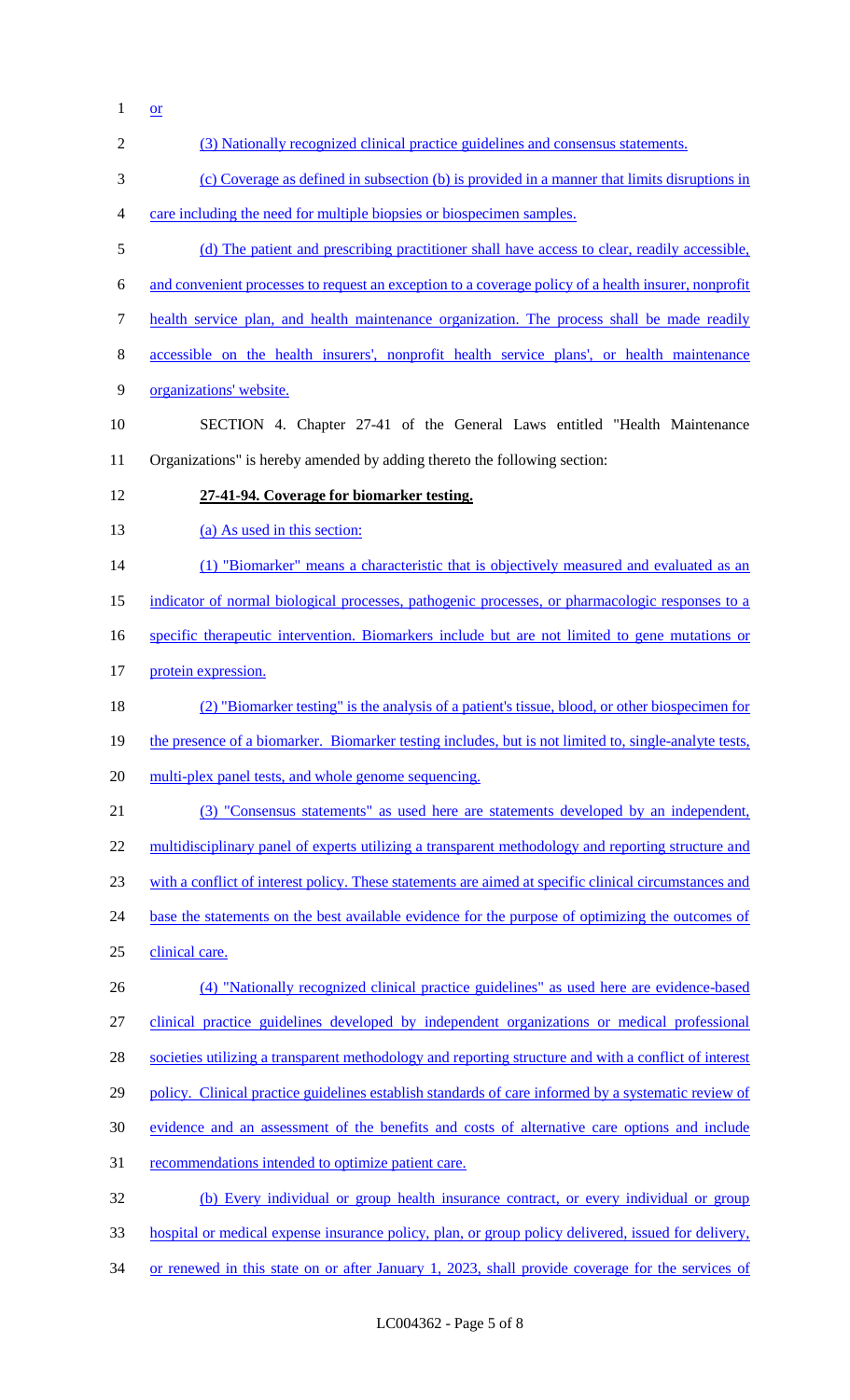| $\mathbf{1}$   | biomarker testing in accordance with each health insurer's respective principles and mechanisms      |
|----------------|------------------------------------------------------------------------------------------------------|
| $\overline{2}$ | of reimbursement, credentialing, and contracting. Biomarker testing must be covered for the          |
| 3              | purposes of diagnosis, treatment, appropriate management, or ongoing monitoring of an enrollee's     |
| 4              | disease or condition when the test is supported by medical and scientific evidence, including, but   |
| 5              | not limited to:                                                                                      |
| 6              | (1) Labeled indications for an FDA-approved or -cleared test or indicated tests for an FDA-          |
| 7              | approved drug;                                                                                       |
| 8              | Centers for Medicare and Medicaid Services ("CMS") National Coverage                                 |
| 9              | Determinations or Medicare Administrative Contractor ("MAC") Local Coverage Determinations;          |
| 10             | or                                                                                                   |
| 11             | (3) Nationally recognized clinical practice guidelines and consensus statements.                     |
| 12             | (c) Coverage as defined in subsection (b) is provided in a manner that limits disruptions in         |
| 13             | care including the need for multiple biopsies or biospecimen samples.                                |
| 14             | (d) The patient and prescribing practitioner shall have access to clear, readily accessible,         |
| 15             | and convenient processes to request an exception to a coverage policy of a health insurer, nonprofit |
| 16             | health service plan, and health maintenance organization. The process shall be made readily          |
| 17             | accessible on the health insurers', nonprofit health service plans', or health maintenance           |
| 18             | organizations' website.                                                                              |
| 19             | SECTION 5. Chapter 40-8.4 of the General Laws entitled "Health Care for Families" is                 |
| 20             | hereby amended by adding thereto the following section:                                              |
| 21             | 40-8.4-21. Coverage for biomarker testing.                                                           |
| 22             | (a) No later than January 1, 2023, the executive office of health and human services                 |
| 23             | (EOHHS) shall apply for the appropriate federal approval to provide Medicaid beneficiaries           |
| 24             | coverage for biomarker testing, as defined and described pursuant to the provisions of §§ 27-18-     |
| 25             | 89, 27-19-81, 27-20-77 and 27-41-94, for inclusion in the Rhode Island medical assistance program    |
| 26             | (Medicaid program).                                                                                  |
| 27             | (b) Biomarker testing shall be covered for the purposes of diagnosis, treatment, appropriate         |
| 28             | management, or ongoing monitoring of an enrollee's disease or condition when the test is supported   |
| 29             | by medical and scientific evidence, including, but not limited to:                                   |
| 30             | (1) Labeled indications for an FDA-approved or -cleared test or indicated tests for an FDA-          |
| 31             | approved drug;                                                                                       |
| 32             | Centers for Medicare and Medicaid Services ("CMS") National Coverage                                 |
| 33             | Determinations or Medicare Administrative Contractor ("MAC") Local Coverage Determinations;          |
| 34             | <b>or</b>                                                                                            |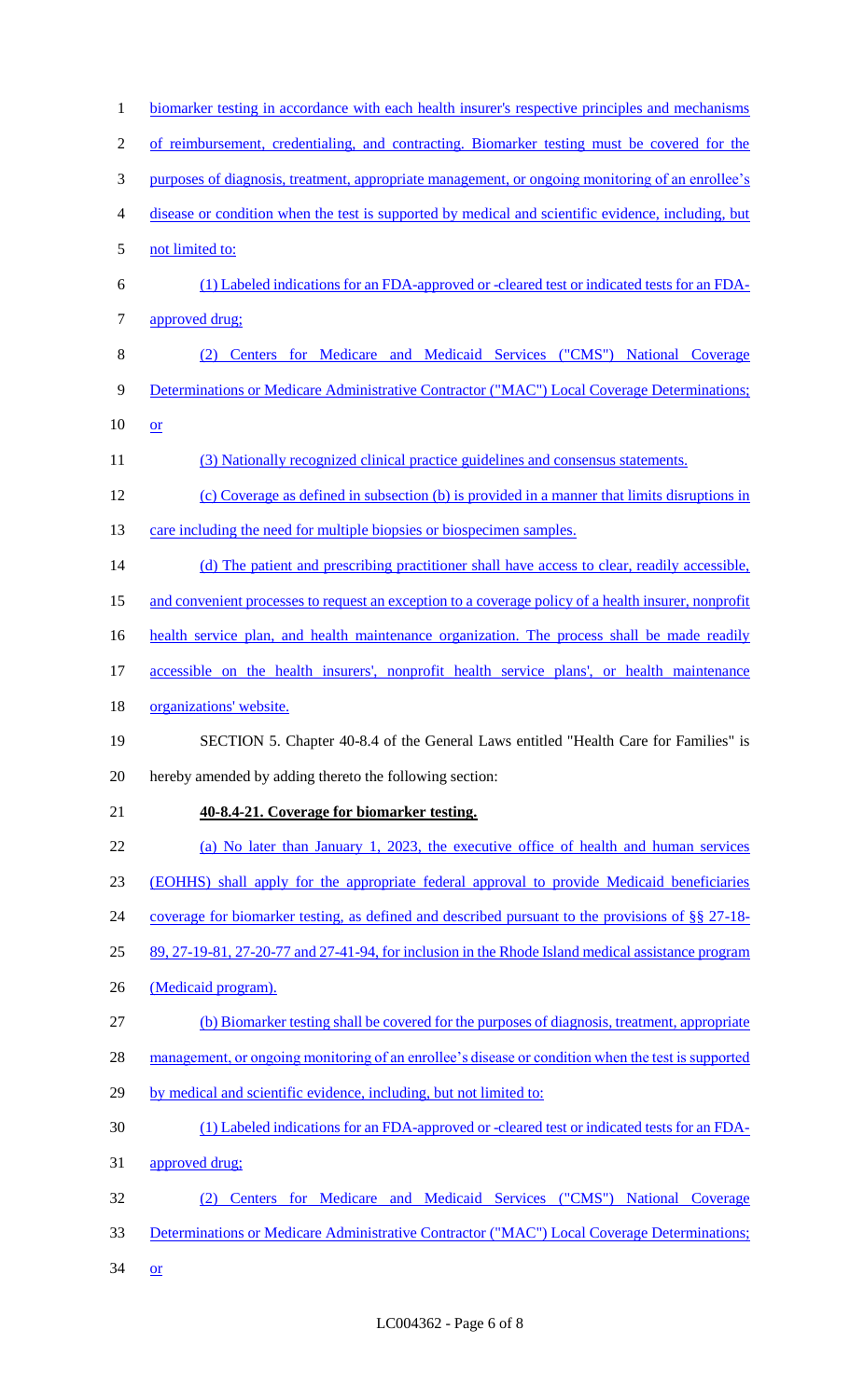- (3) Nationally recognized clinical practice guidelines and consensus statements.
- (c) Risk-bearing entities contracted to the Rhode Island medical assistance program
- ("Medicaid program") to deliver services to beneficiaries shall provide biomarker testing at the
- same scope, duration and frequency as the Medicaid program otherwise provides to enrollees.
- (d) The enrollee and participating provider shall have access to clear, readily accessible,
- and convenient processes to request an exception to a coverage policy of the Rhode Island medical
- assistance program ("Medicaid program") or by risk-bearing entities contracted to the Rhode Island
- 8 medical assistance program ("Medicaid program"). The process shall be made readily accessible to
- all participating providers and enrollees online.
- SECTION 6. This act shall take effect upon passage.

======== LC004362 ========